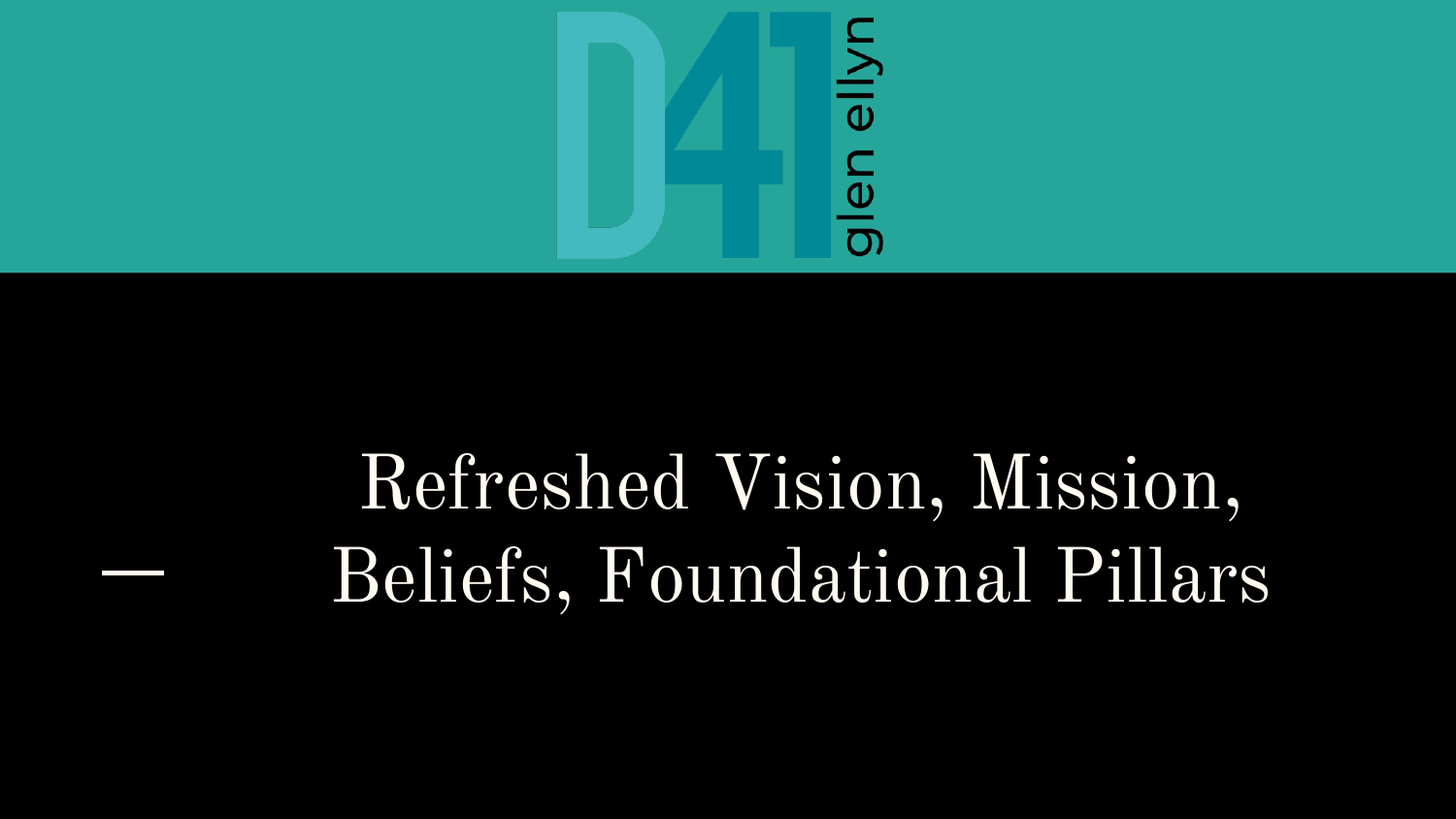## **Glen Ellyn School District 41 Vision Statement**

**Strategic Plan Theme:** Children are at the heart of all decisions.

### **Our Vision**

Ignite passion. Inspire excellence. Imagine possibilities.

## **Our Mission**

We embrace an optimistic future in partnership with families on behalf of our community's children. We educate the whole child by developing intellect and curiosity, engaging creativity**,** fostering responsibility and citizenship while building positive and collaborative relationships. We establish a foundation for our students that leads to post-secondary opportunities and success.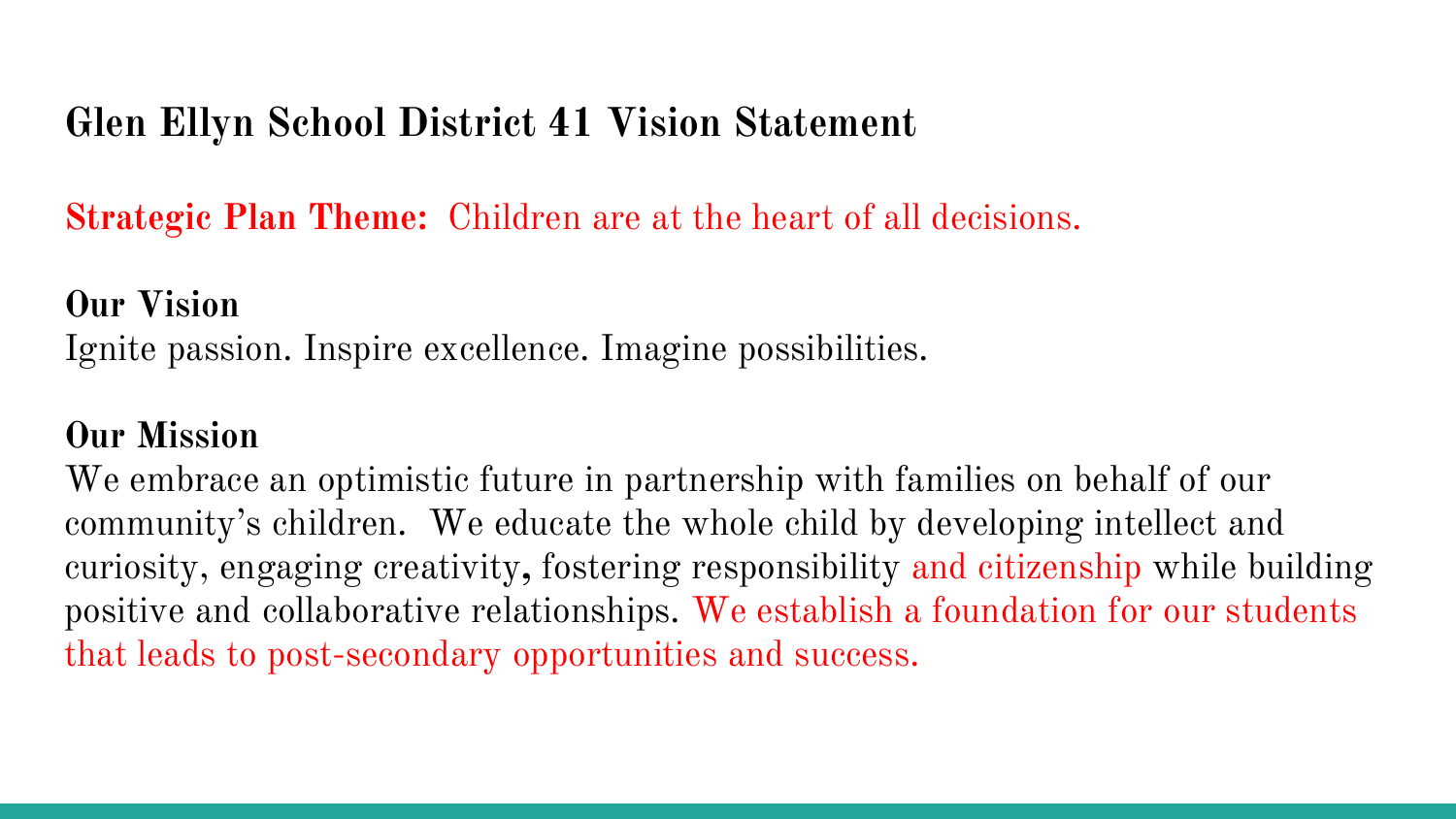#### **Our Values**

Our values are the cornerstones of our learning community and inform our actions on behalf of all children.

- We expect honesty, integrity and ethical behavior of all members of our learning community.
- We empower every child to become a self-directed lifelong learner.
- We emphasize critical thinking, creativity, communication, collaboration and compassion, which are essential to success, timeless in their importance, and are the basis of future learning.
- We engage all learners in a robust, well-rounded, whole-child education to close and prevent opportunity and achievement gaps, beginning with our earliest learners.
- We cultivate a culture of inclusion, acceptance, and belonging in our classrooms and schools where diversity is celebrated.
- We assume all children can learn at high levels when provided with differentiated instruction and supports.